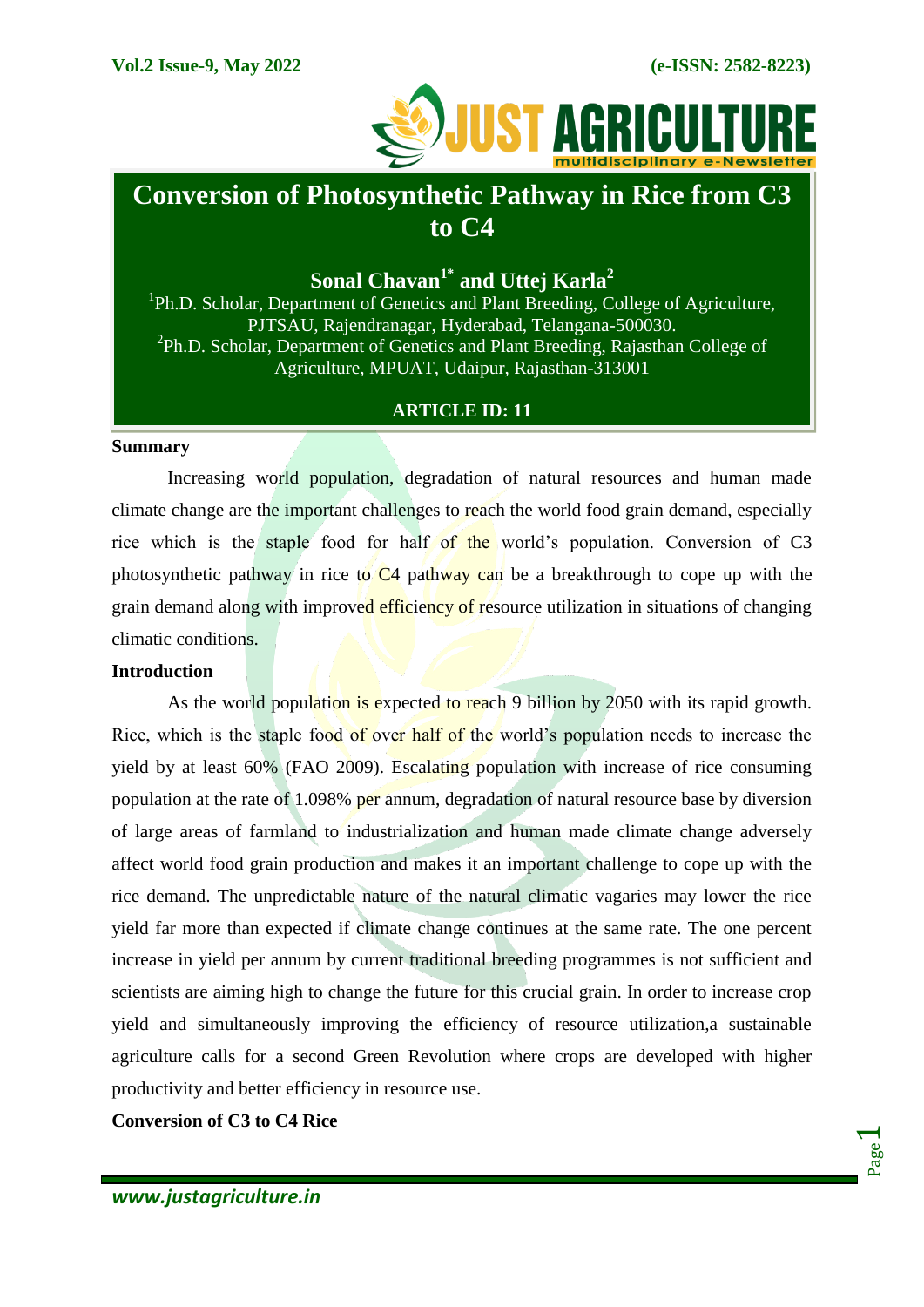

 Rice uses the C3 photosynthetic pathway, that uses Calvin Benson cycle characterized by the use of ribulose biphosphate carboxylase /oxygenase (RUBISCO) which in hot dry environments is much less efficient than the C4 pathway in plants like maize and sorghum that uses Hatch-Slack cycle by phosphoenolpyruvate carboxylase (PEPC) making them more efficient than C3 plants in terms of photosynthesis and resource usage, particularly in hot dry environments where the potential for productivity is high.Thus, scientists consider introduction of metabolic pathway of C4 photosynthesis into rice that could theoretically increase productivity by 50% as a possible way of increasing the productivity in rice.



### Picture source: Von Caemmerer*et al*., 2012

Based on the study of the evolution of C4 from C3 species and the associated changes, IRRI researchers has listed different modifications to establish a functional C4 photosynthetic pathway in rice such as the increasing number and size of chloroplasts in bundle sheath cells, enhancing the activity of calvin cycle in bundle sheath cells, increasing the vein density in leaf by reducing vein spacing, reducing photorespiration in mesophyll cells and by engineering of C4 pathway into rice.

## **Increasing number of chloroplasts and enhancing the activity of calvin cycle in bundle sheath cells**

More than 90% of the total chloroplasts in rice are located in mesophyll cells (MCs) within the leaf and entire process of photosynthesis takes place in MC while bundle sheath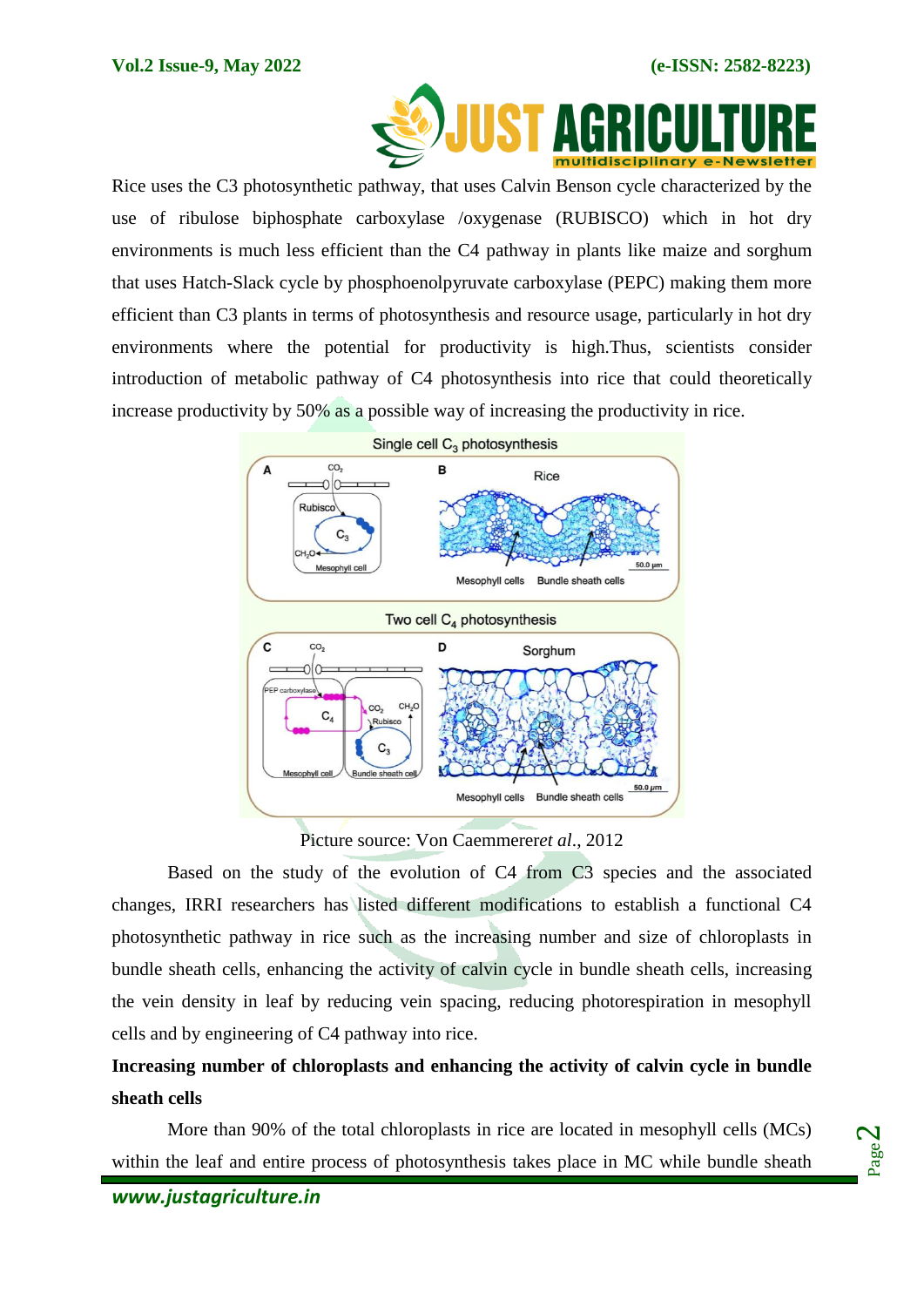

cells (BSC) perform other activities, unlike that of C4 plants where chloroplasts and the process of photosynthesis are compartmentalized into MC and bundle sheath cells (BSC). In order to incorporate C4 pathway into rice, it is required to introduce more photosynthetic chloroplasts in the BSCs than rice has now. Over expression of genetic elements such as Golden2-like (GLK) genes involved in chloroplast development by help of C4 gene promoters with help in increasing the number and size of chloroplasts in BSCs of rice.C4 photosynthesis has biochemical  $CO<sub>2</sub>$  pumping mechanism thatincrease the net  $CO<sub>2</sub>$ assimilation in BSCs due to enhanced  $CO<sub>2</sub>$  concentration around Rubisco by sequestering it in BSCs, thus leading to highly efficient photosynthesis. Thus, to develop C4 rice, activity of Rubisco has to be reduced in MCs and increased in BSCs in order to confine Calvin cycle to the BSCs of rice, like in a C4 system.

### **Increasing the vein density in leaf by reducing vein spacing**

In C3 plants as photosynthesis takes place in the MCs, large number of these MCs pushes consecutive veins far from each other making veins distant from each other and causes an overall reduction in vein density. But, for an efficient functioning of C4 pathway in rice, a close contact of MCs and BSCs with a ratio of 1:1 is highly desired as in the case of C4plants where it involves wreath-like cellular arrangement called Kranz Anatomy in which vein is concentrically surrounded by the **BS** cells which in turn are also enclosed in a layer of mesophyll cellsalso enclosed in a layer of mesophyll cells.

### **Reducing photorespiration in mesophyll cells**

In C3 plants atcurrent atmospheric  $CO<sub>2</sub>$  concentrations(ca. 400 ppm) Rubisco (enzyme for carbon fixation) also catalyses a reaction between  $O_2$  and RuBP, resulting in formation of one of 2- phosphoglycolate in addition to 3-PGA. In order to convert this 2 phosphoglycolate back to 3-PGA an extra amount of energy will be used in the process of conversion called as photorespiration. Whereas in C4 plants, MCs prevent the contact between Rubisco in BSCs and  $O_2$  in the intercellular spaces spatially, thus preventing loss of energy through photorespiration and making  $CO<sub>2</sub>$  compensation point to nearly zero and constantly high carboxylation efficiency (CE) without responding to the changes in  $O_2$ concentrations.

**Engineering C4 pathway into rice**